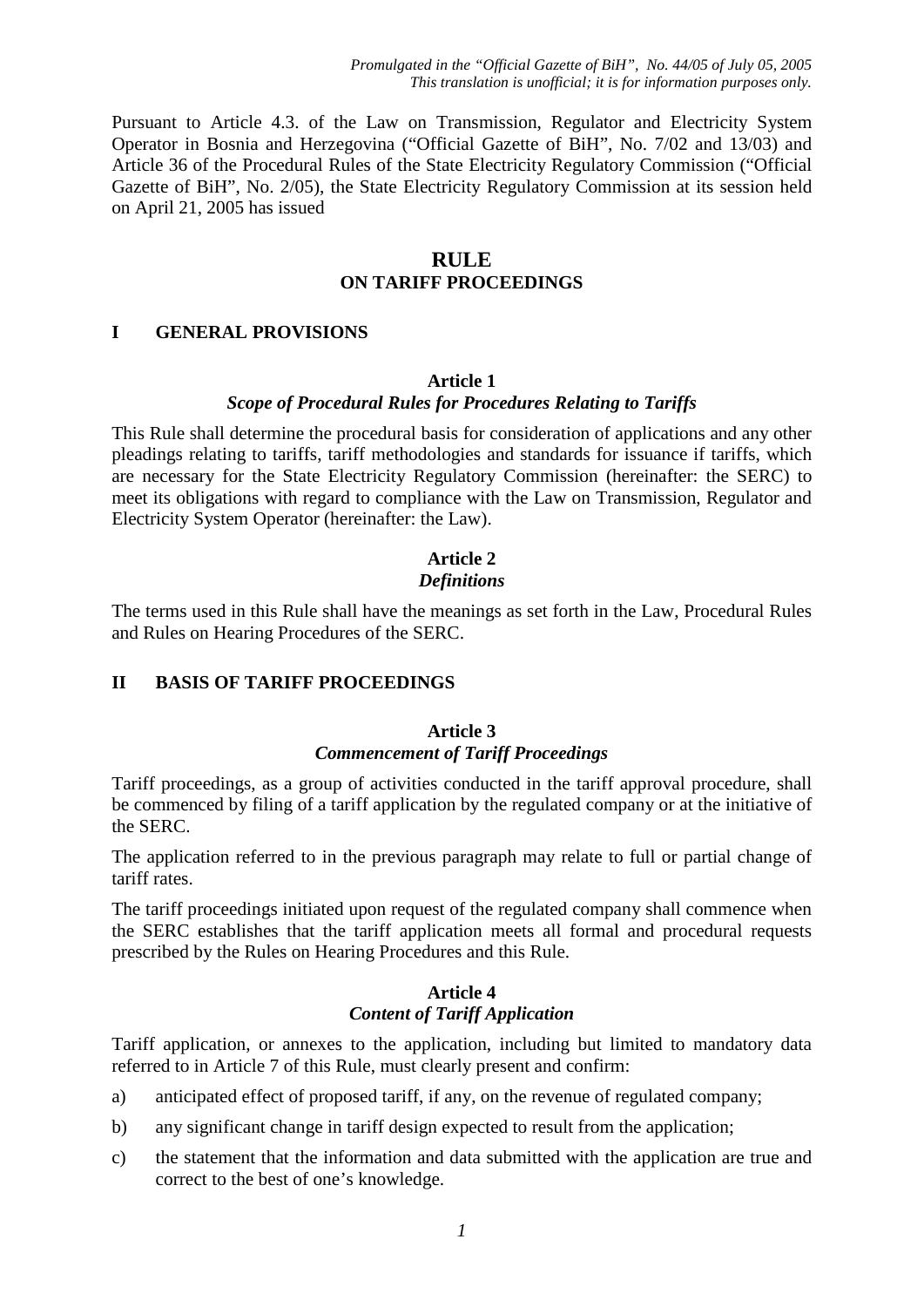- d) The application and attachments to the application referred to in the previous paragraph must be organized in such a way to provide identification of:
- e) the name of the regulated company, services included in tariff(s), requested date of coming into effect of the proposed tariff(s) and the authorized representative of the regulated company;
- f) table of content or indices of attached tables with sufficient details so that particular costs, revenues, requested tariffs or serves, or any other item; and

current tariffs charged by the regulated company to its customers for any regulated service and any additional information necessary to identify tariffs of the regulated company fir particular services.

The SERC shall inform the public on the tariff proceedings initiated upon request of the regulated company or the procedure initiated at its own initiative, as determined by the Procedural Rules of the SERC, i.e. Rule on Public Hearings of the SERC.

## **Article 5** *Public Notice*

The regulated company filing tariff application must submit notices on filed application to all of its customers individually. The notice must include:

- a) the amount of proposed tariff change;
- b) the percentage of proposed tariff change for each customer class;
- c) the date of coming into effect of proposed tariff change;
- d) the customer's right to request information related to current and proposed tariffs; and
- e) customer's right to participate in an open and fair hearing before the SERC.

The SERC shall inform the public on the tariff proceedings initiated upon request of the regulated company or the procedure initiated at its own initiative, as determined by the Procedural Rules of the SERC, i.e. Rule on Public Hearings of the SERC.

## **Article 6** *Approval of Application*

The SERC shall approve request for tariff change in a manner and following procedure set forth in the Procedural Rules of the SERC and SERC's procedures for hearings as prescribed by the Rules on Public Hearings of the SERC.

As a rule, the SERC shall not review tariff applications relating to tariff period which, in the previous decision of the SERC, has been determined as the period of unchanged tariffs.

#### **Article 7** *Tariff Methodology*

The tariff application shall be filed and reviewed in accordance with the Tariff Pricing Methodology for Electricity Transmission Services, Independent System Operator and Ancillary Services which is determined by the separate document of the SERC.

The Methodology from the previous paragraph shall define the tariff structure and pricing in electricity transmission related activities, and operation of transmission network.

The Methodology must take into account the following objectives: approved tariffs shall be transparent, non-discriminatory and based on the justified operation and maintenance costs,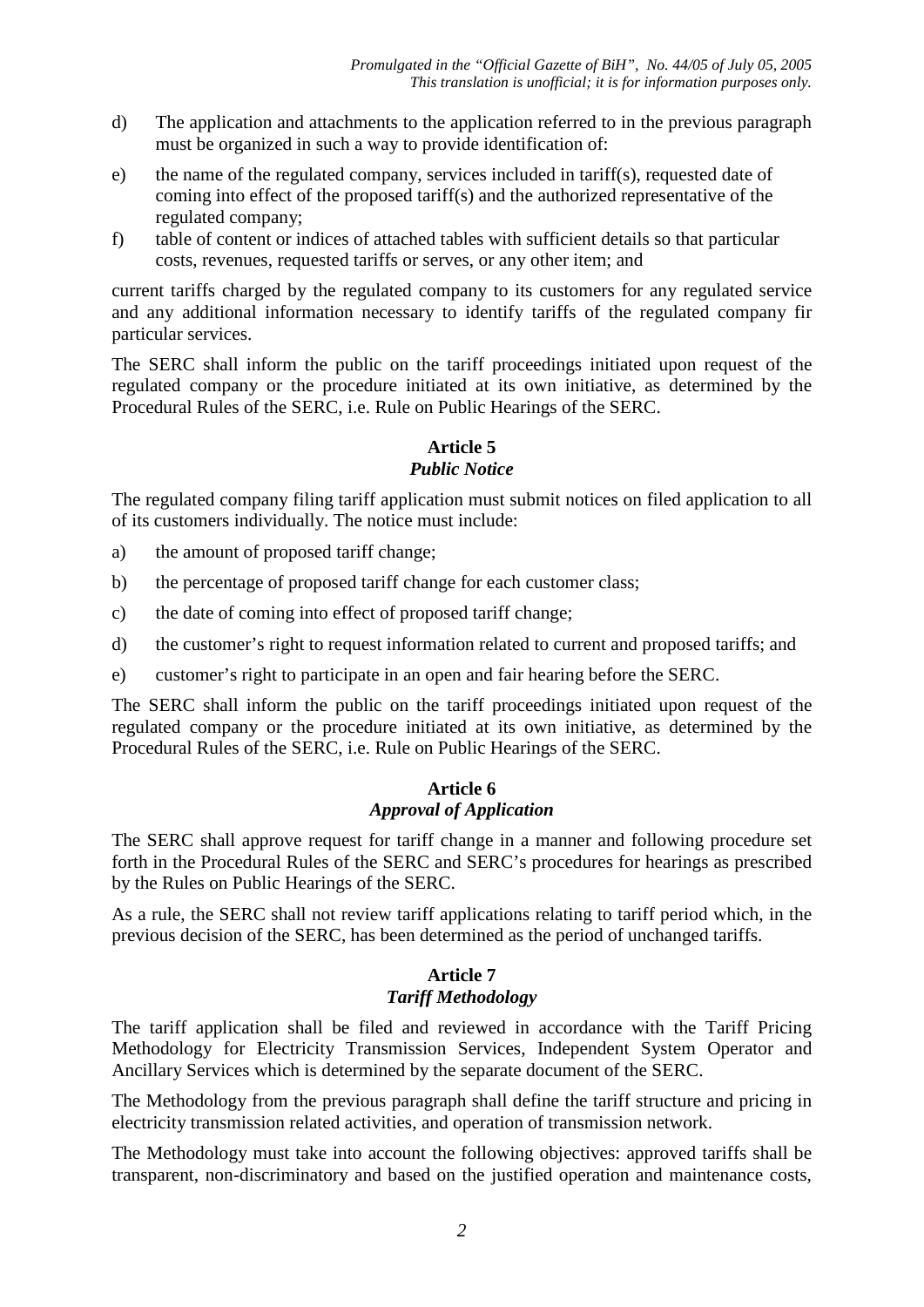to stimulate energy efficiency, to create stable relations on the power market, to stimulate development of transmission activity, to take into consideration environmental protection and to maintain standards of prevailing international practice.

In the Methodology from the paragraph 1 of this Article included shall be the content and the shape of Tables of all indicators necessary for allocating data in tariff proceedings, and instructions for expressing reference values.

It is within SERC's authority and discretion to:

- consider and verify all costs and revenues submitted as support to proposed tariffs and to allow, disallow or adjust any item which is not justified;
- consider and verify entire assets proposed to be the part of regulatory asset base and allow, disallow or adjust the value of any of such assets;
- allow, disallow or adjust any other value or analysis used for calculation of the proposed tariffs; and
- accept proposed tariff design or to adapt it as appropriate.

## **Article 8**

## *Regulatory Chart of Account*

For the purpose of implementation of Methodology referred to in Article 7 of this Rule, the SERC shall determine the regulatory chart of account in the separate decision, using the basic classification of the official chart of accounts.

## **Article 9**

## *Standards for Approval of Tariffs*

The SERC shall only approve those applications that provide sufficient information to the SERC in order to make decision. The SERC shall approve applications in cases when the prices, terms and conditions for implementation of tariffs are nondiscriminatory, reasonable to customers, and based on the properly incurred costs of providing a particular service. The burden of proof shall be on the applicant to show that the proposed tariff satisfies the requirements of the Law and this Rule.

#### **Article 10** *Informal Hearings*

In cases where the subject of dispute is insignificant and trivial or when the SERC determines that the impact on customers is not large, not controversial, or there are no interveners in the proceedings, the SERC may expedite action on the pleadings, shorten time periods for submitting replies and comments, implement informal information request procedures, schedule a public hearing in shorter period then prescribed in the Rules of Hearing Procedures, limit the length of participation in the hearing, and take such other action necessary to expedite the decision. However, this simplification of the proceeding shall not free the SERC from its obligation to conduct proceedings in public and to permit interested persons to participate in the proceeding.

# **Article 11**

#### *Prohibited Activities*

It is unlawful for any regulated company to charge, demand, collect or receive compensation for any regulated service performed within Bosnia and Herzegovina, a greater or lesser compensation than as specified in the decision of the SERC or to demand, collect or receive any other compensation not specified in the decision approving tariffs.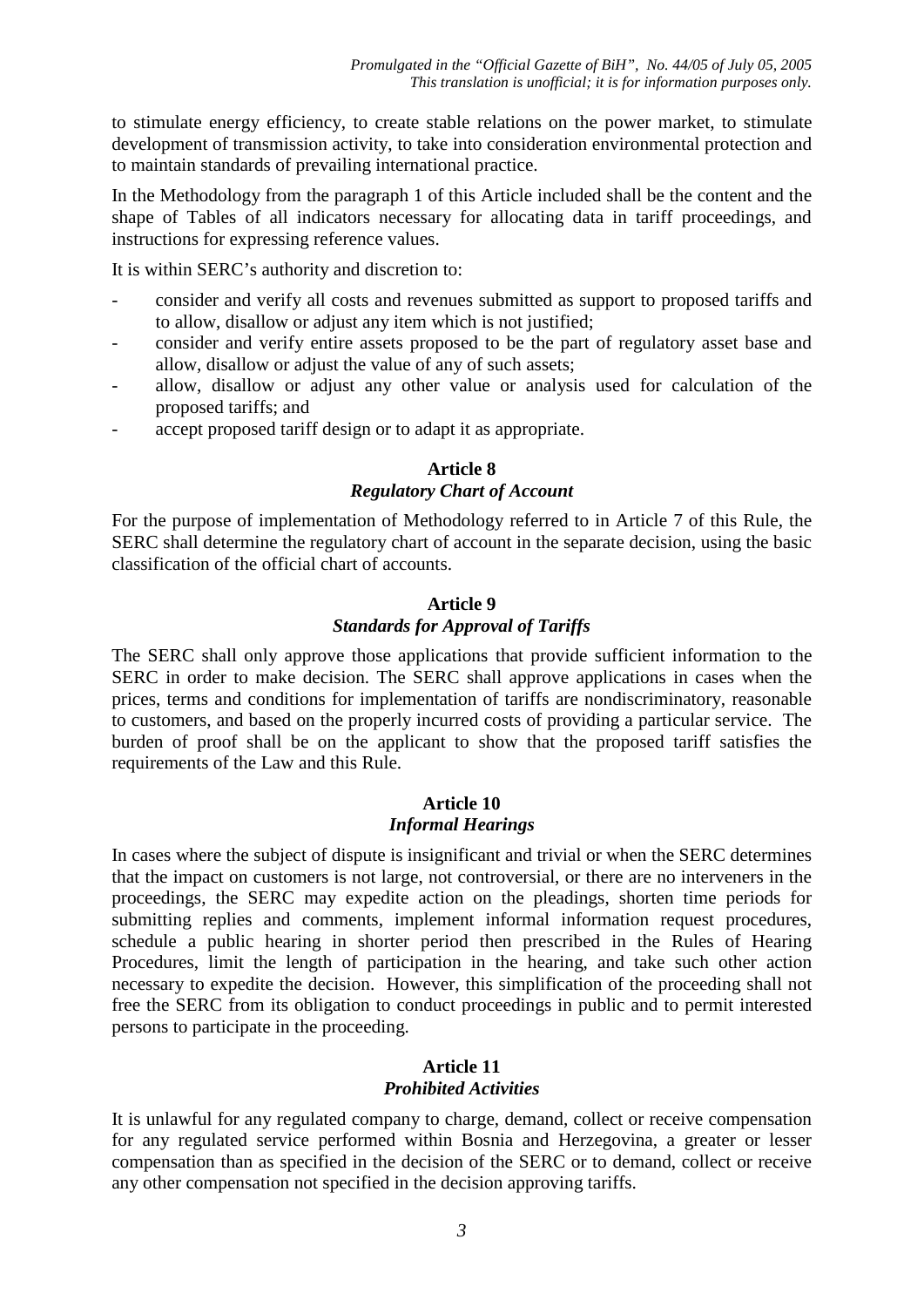## **Article 12** *Enforcement*

The SERC may sanction each violation of approved tariffs or noncompliance with this Rule as provided in the Law, taking into account the severity of the violation. If the SERC determines, after hearings conducted in accordance with the Rules of Hearing Procedures, that a regulated company has not operated in compliance with its approved tariffs, it shall bind the regulated company to disgorge any economic benefits it received in such a way, and may order payment to injured parties in an amount three times the economic benefit.

## **Article 13** *Effectiveness of Tariff*

The approved tariffs shall become effective on the date established in the SERC decision.

The approved tariffs shall be effective until changed by the new decision of the SERC, in accordance with provisions of this Rule.

## **Article 14** *Public Access to Official Tariffs*

When tariffs become effective, the SERC shall provide the regulated company with a copy of all approved tariff rates, with the actual effective date of the tariff, the pertinent docket number, and an official stamp of the SERC. The regulated company shall make the approved tariffs available to the public for inspection at its main business office during regular business hours, and by posting such documents on its website.

## **Article 15**

## *Monitoring Requirements*

Whether or not a proceeding is pending, the regulated companies shall cooperate with any reasonable information request in order to enable the SERC to execute its responsibilities under the Law to monitor the regulated companies' compliance with approved tariff.

## **Article 16** *Investigation*

The SERC may, on its own motion or in response to an application, initiate an investigation on regulated company's tariffs and practices affecting such tariffs, and may take such actions within its authority to correct unreasonable tariffs and practices.

#### **Article 17** *Waiver*

The SERC may authorize a waiver from or modification of this Rule after a clear finding of exigent circumstances, necessity or severe unnecessary complexity.